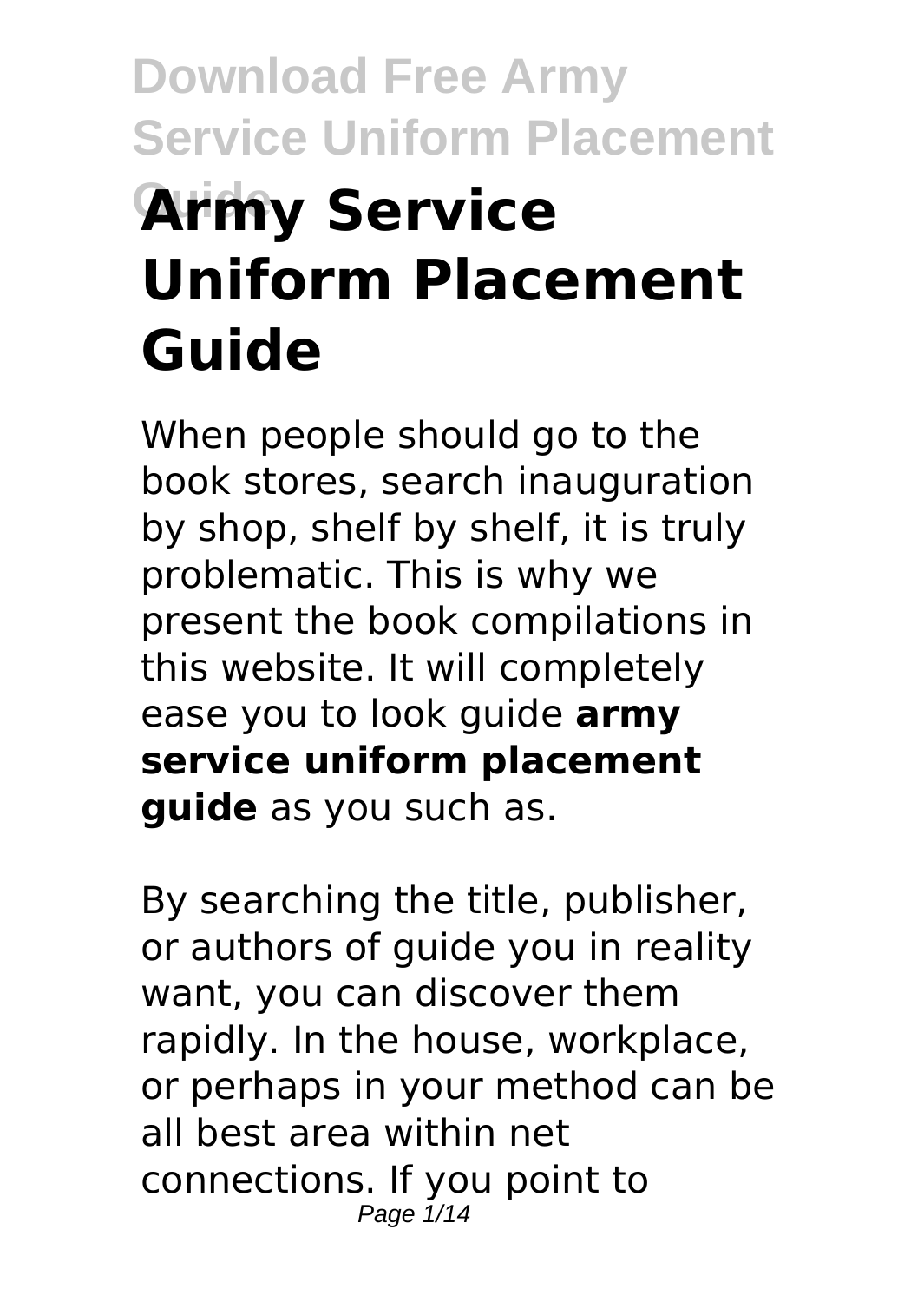**Gownload and install the army** service uniform placement guide, it is agreed easy then, back currently we extend the colleague to purchase and create bargains to download and install army service uniform placement guide in view of that simple!

#### Class A ASU Tutorial

How to put together the ARMY dress blues!!Army Medals | How To Get Them \u0026 What They Mean How to Wear the Army **Uniform** 

Army Identification Badges and how they are worn on the uniform.*Getting your Class A uniform inspection ready!* Army Greens | The New Uniform.... It's Not What You Think Army Combat, Skill and Marksmanship Page 2/14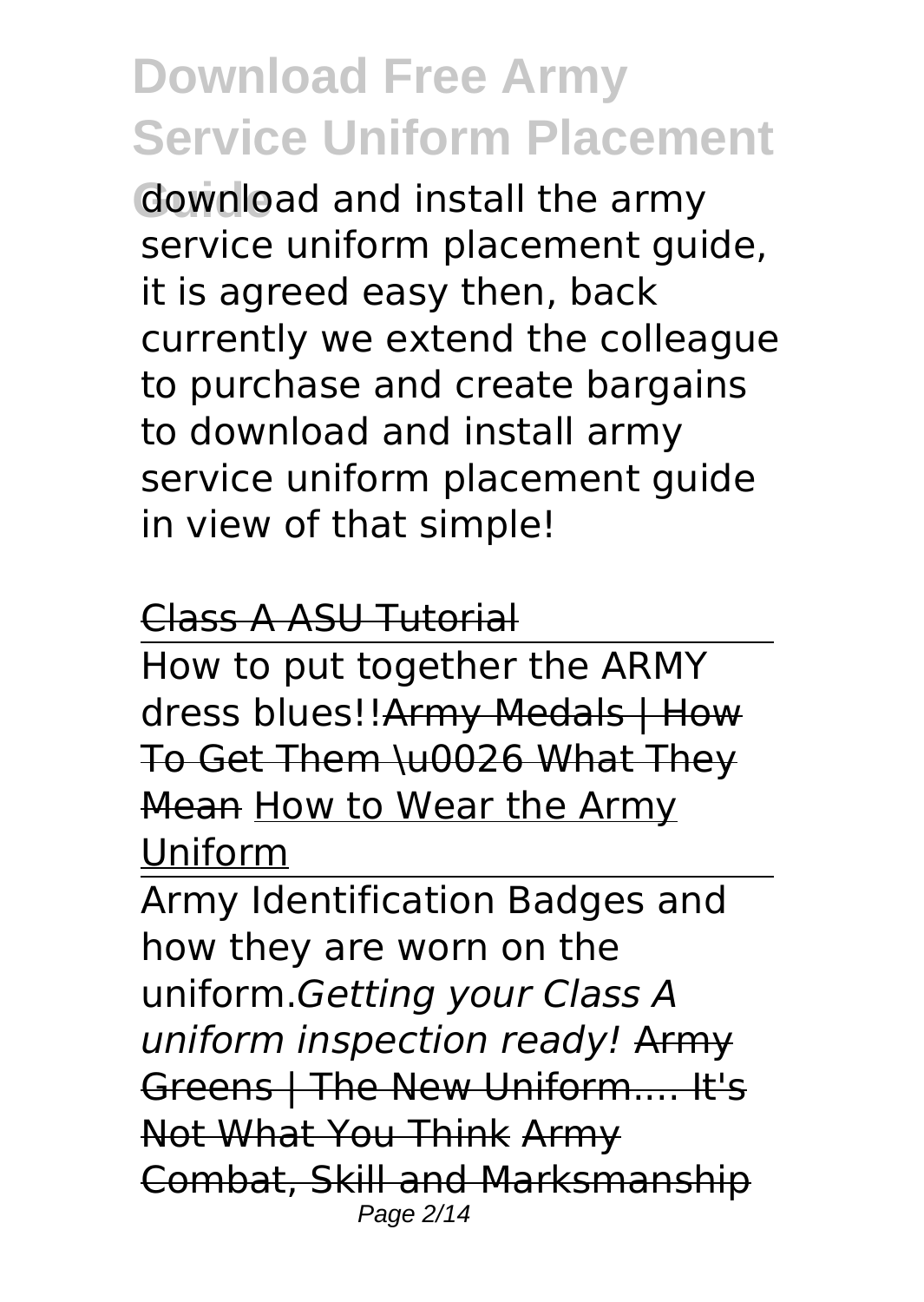**Badges with uniform examples.** *AGSU uniform measurement guide* How To Set Up Air Force Service Dress Blues Uniform *The Army Uniform Explained | (ACU/OCP)* Army Enlisted Vs Officer Uniforms | What's The Difference?! Updates on the Army Green Service Uniform **MY OPINION of the ARMY Pinks and Greens #MILITARYMONDAYS**

Class A Dress Blues inspection and placement (Part 2) But Sergeant! Where do I place my patches? | U.S. Army patch placement | 2020**Army Service Uniforms | My Awards Air Force Decorations, Medals and Ribbons. What is the difference?** Army ASU CSIB - Combat Service Identification Page 3/14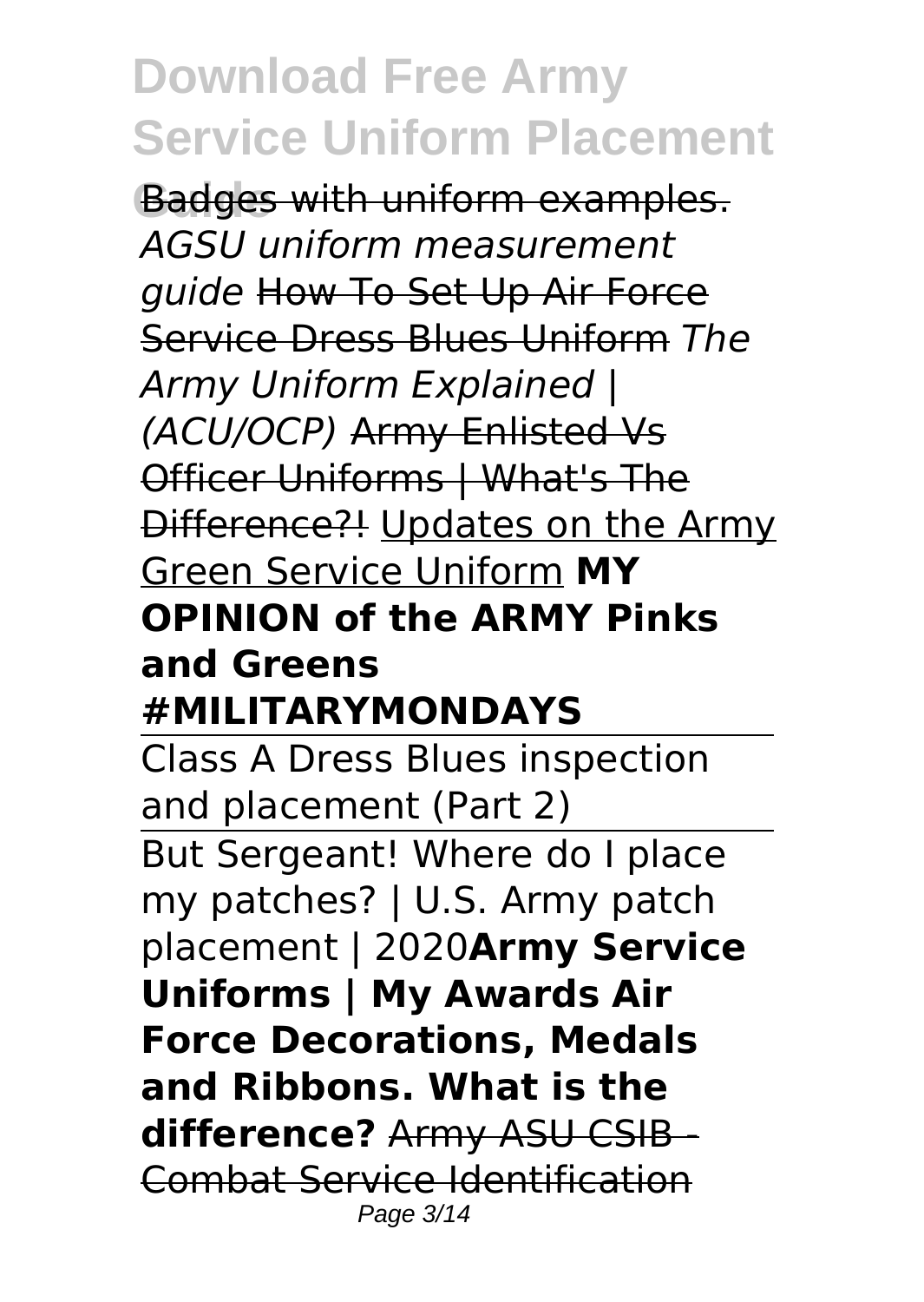#### **Guide** Badge **5 things you cant do in an Army uniform Army Service Uniform Placement Guide**

This guide contains illustrations and instructions for the placement of insignia and useful tips on how to wear the Army Green Service Uniform (AGSU). For up to date instructions on the proper wear of the AGSU, please reference DA PAM 670-1 for the official Guide to the Wear and Appearance of the Army Uniforms and Insignia. 1 EXCHANGE **INSTRUCTIONS** 

#### **Wear Guide & Exchange Instructions - Agsu**

Nameplate: Center the nameplate on the flap of the right pocket, between the top of the button Page 4/14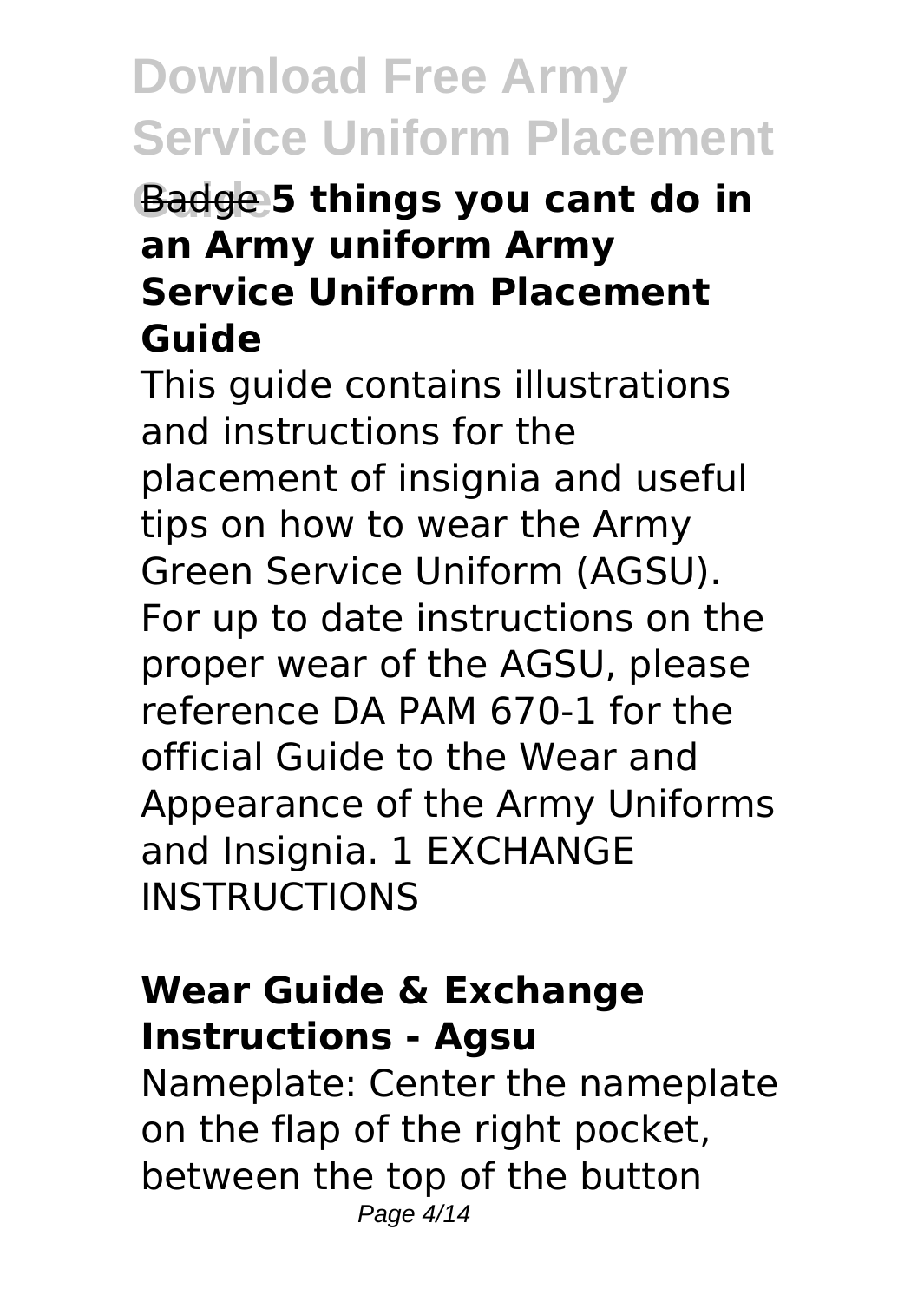and the top of the pocket. Unit Awards: Centered with the bottom edge 1/8 inch above the top of the right breast pocket. Regimental Crest: Center regimental crest 1/8 inch above the top of the pocket flap.

#### **Army Service Uniform, NCO , Male - Universal Uniform Tool**

of Army Uniforms and Insignia Headquarters Department of the Army Uniform and Insignia Guide to the Wear and Appearance of ... The service stripes are worn centered on the outside bottom half of the left sleeve on the Army green uniform coat. The service stripe is placed at an angle of 45 degrees with the lower end

### **Army Service Uniform**

Page 5/14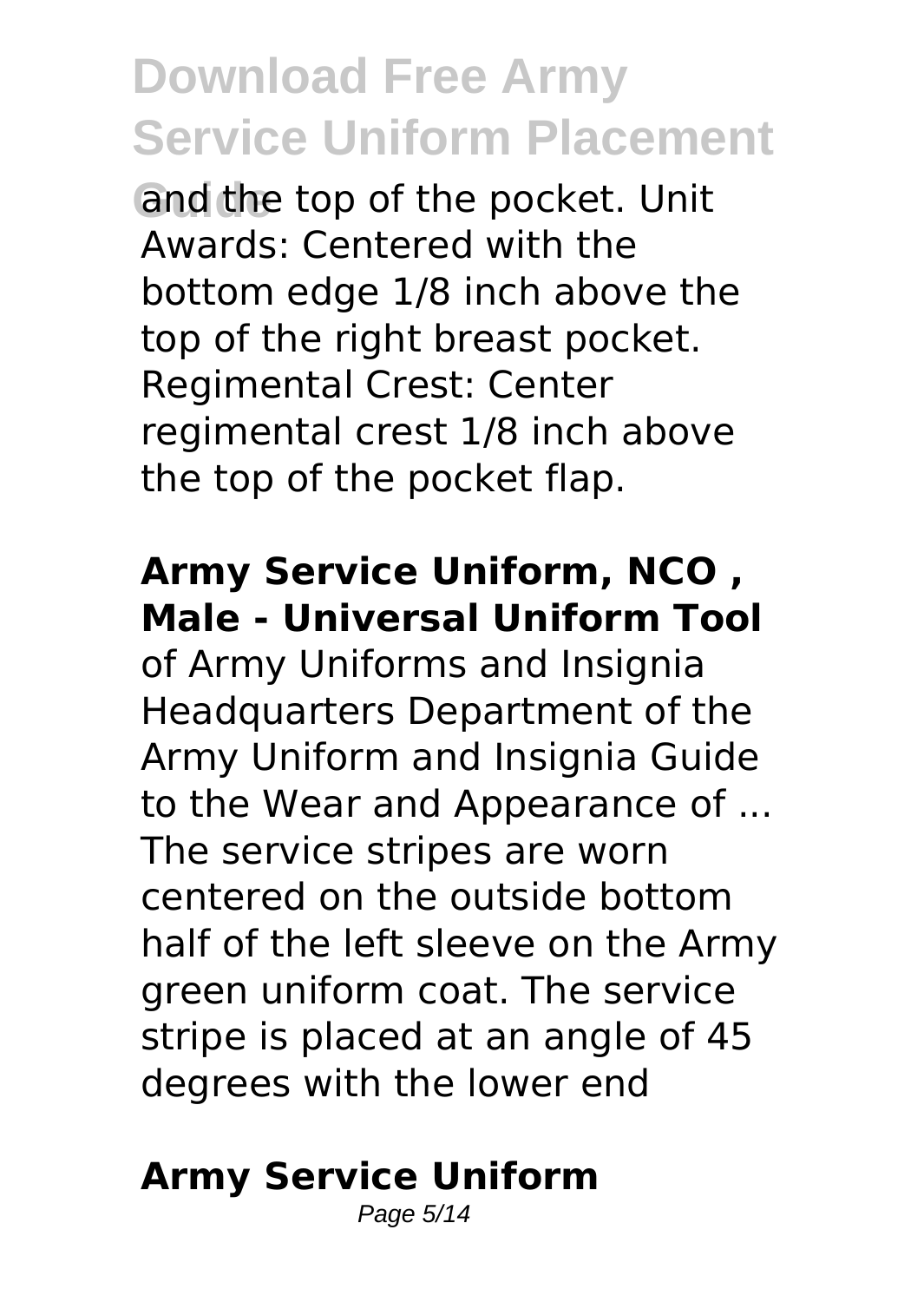### **Guide Placement Guide**

Put the award holder on a flat surface in front of you, facing up with the pin underneath. Begin by placing the lowest-ranking award furthest right. Add additional awards in the order of their ranking to the left. If you have more than three awards, add another award holder above the first row.

#### **How to Place Army Ribbons on a Class A Uniform | Synonym**

Department of the Army Washington, DC 1 July 2015 Uniform and Insignia Guide to the Wear and Appearance of Army Uniforms and Insignia \*Department of the Army Pamphlet 670–1 H i s t o r y . T h i Page 6/14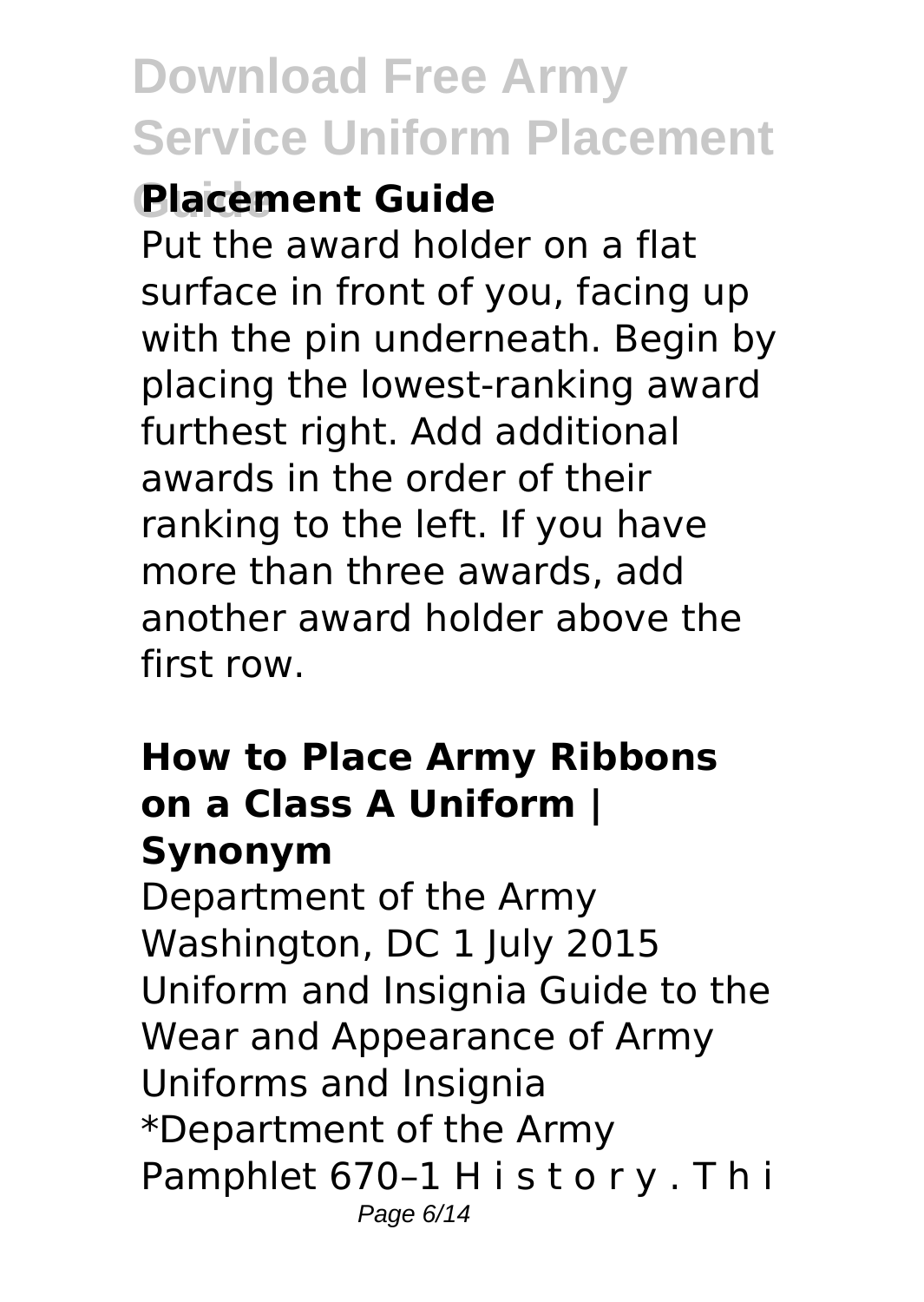**Gpublicationisanexpe** diterevision. The porti o n s a f f e c t e d b y t h i s

### **Uniform and Insignia Guide to the Wear and Appearance of**

**...**

Proper wear of the Army uniform is a matter of personal pride for all Soldiers. It is indicative of esprit de corps and morale within a unit. Soldiers have an individual responsibility for ensuring their appearance reflects the highest level of professionalism.

### **AR 670-1: A Visual Guide to Army Uniforms, Insignia and**

**...**

(1) The Army (blue) service Class A uniform includes the Army blue coat and trousers, AG shade 521 Page 7/14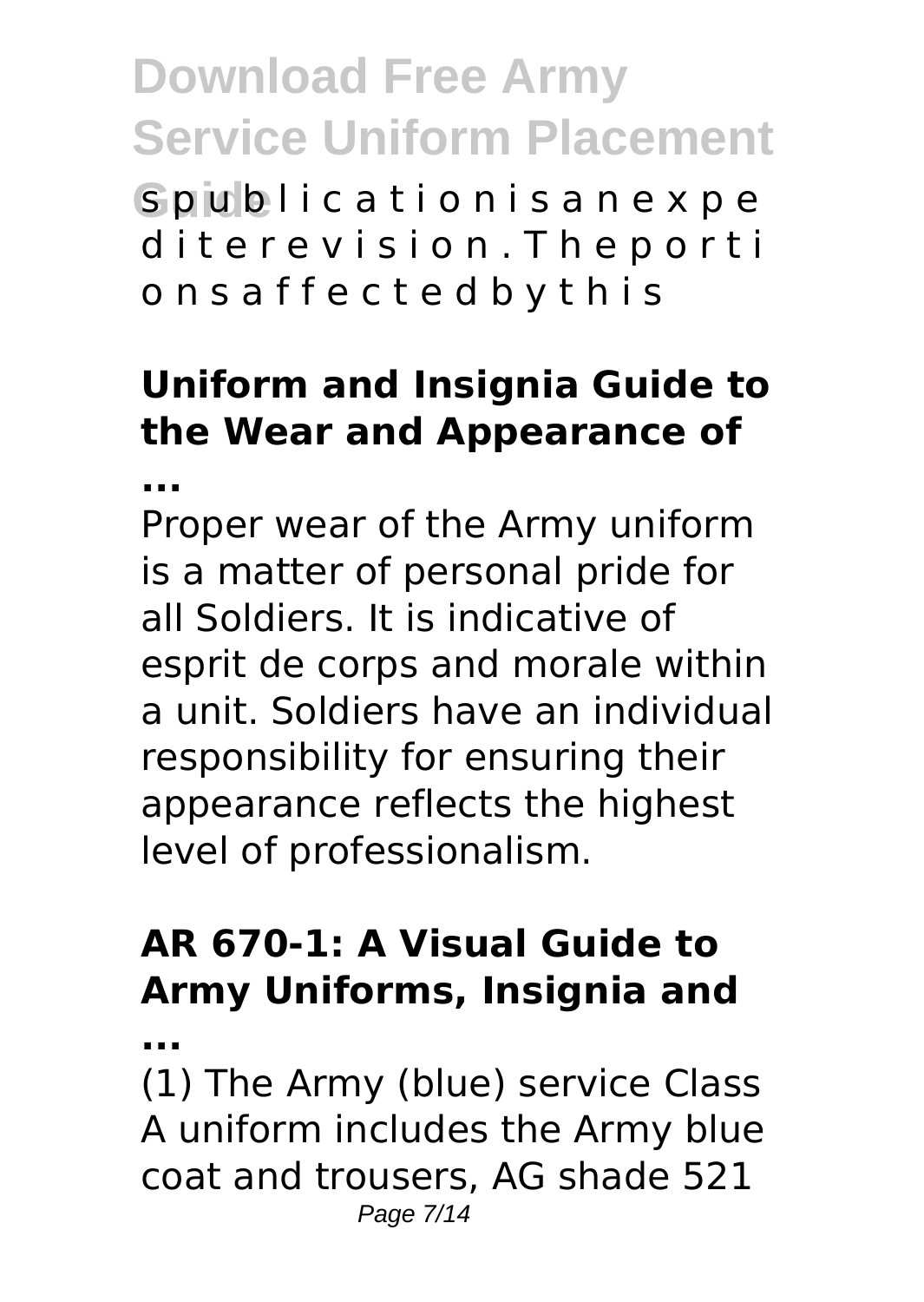**Short-or long-sleeved shirt, and a** black four-in-hand necktie (see figs 13–9 through 13–13). For accessories and other items authorized for wear on the Army (blue) Class A service uniform, see paragraph 13–11, below.

#### **AR 670-1: Chapter 13: Blue Service and Dress Uniforms ...**

Service Ribbons: worn in order of precedence from left to right in one or more rows with no more than four in a row and either no space or 1/8″ between rows. Males: centered 1/8″ above left breast pocket. Females: center on wearer's left with bottom row parallel to the bottom of the nameplate

#### **Class A Uniform Inspection**

Page 8/14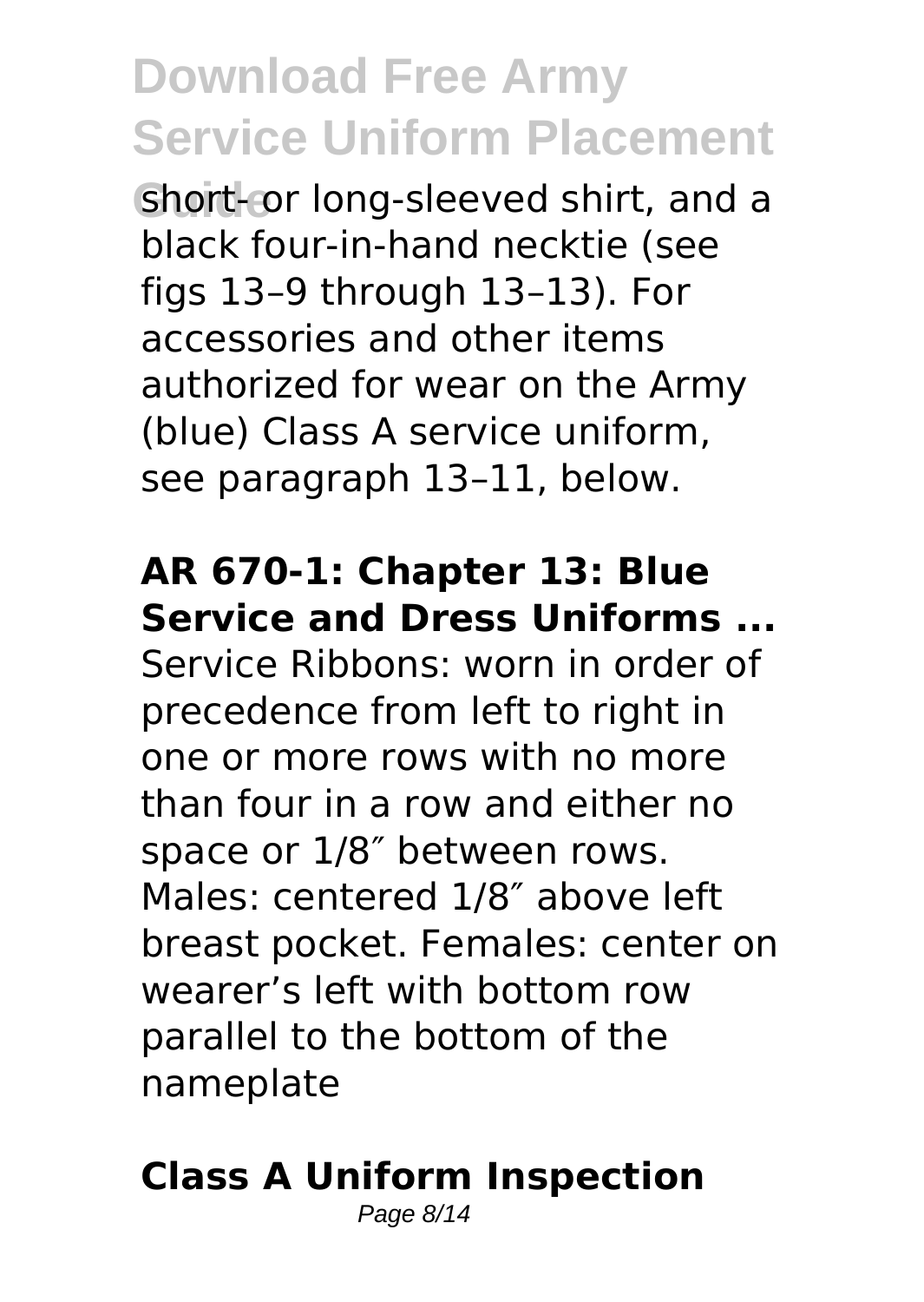**Guide (ArmyStudyGuide.com)** Attach the service stripes patch to your ASU jacket. Service stripes are diagonal yellow bars that represent three years of service in the Army. Service stripes should be positioned so that they are four inches above the left sleeve cuff and form a 45 degree angle with the bottom of the cuff.

#### **How to Put Patches on Army Uniforms | Synonym**

The Green uniform will be the everyday service uniform for all Soldiers and the current Army Service Uniform (ASU) will serve for occasions requiring more formal dress. Currently, the Army and Air...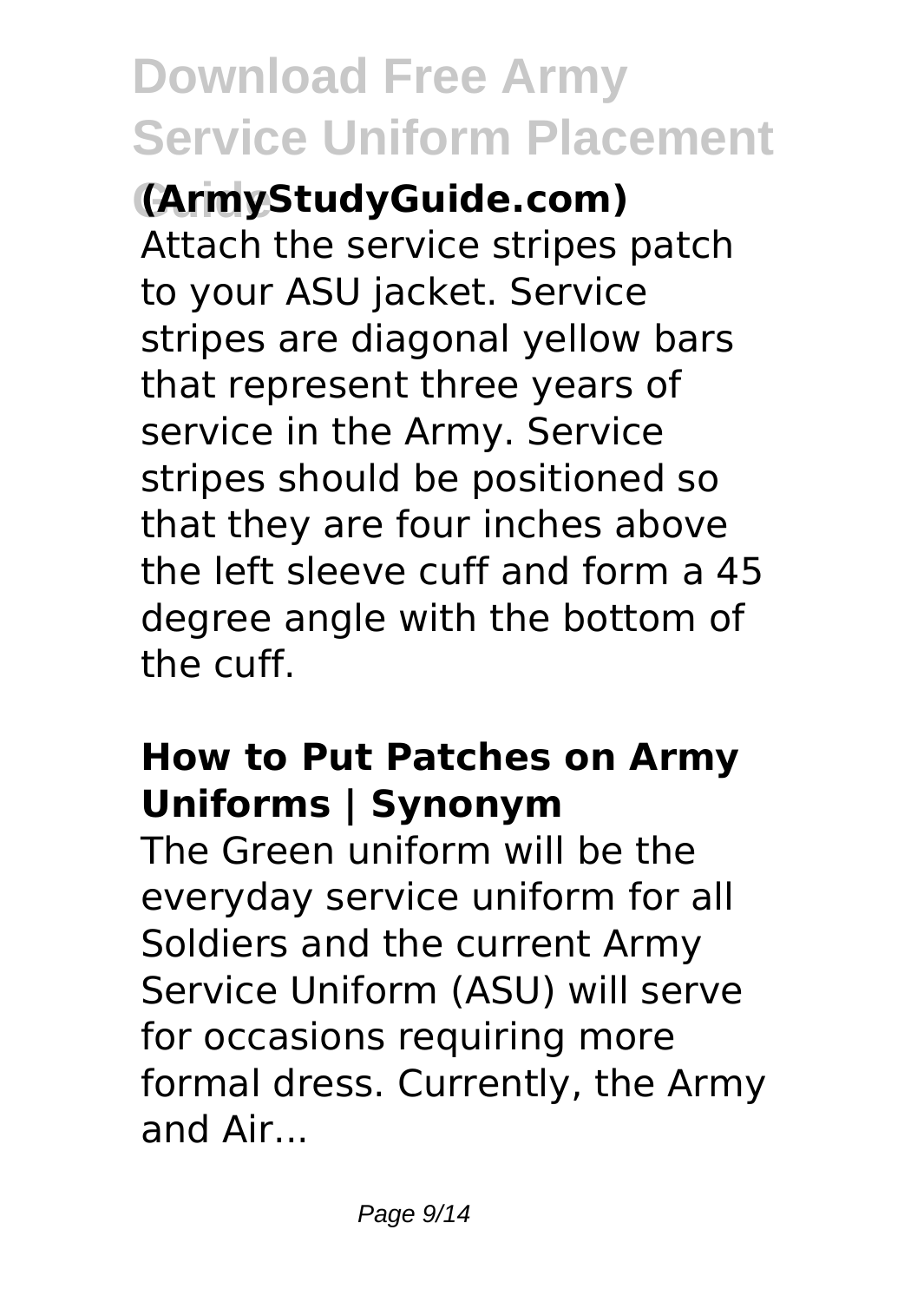### **Guide U.S. Army Uniforms**

The Army Green Service Uniform includes a dark olive drab fourpocket coat with belted waist, drab trousers, khaki shirt, olive tie, and brown leather oxfords for both men and women, with women having the option to wear a pencil skirt and pumps instead.

#### **Army Service Uniform - Wikipedia**

This guide contains illustrations a nd instructions for the placement of insignia and useful tips on how to wear the Army Green Service U niform (AGSU).

#### **ARMY GREEN SERVICE UNIFORM**

Appearance of Army Uniforms and Insignia (Gold Star Lapel Pin), Page 10/14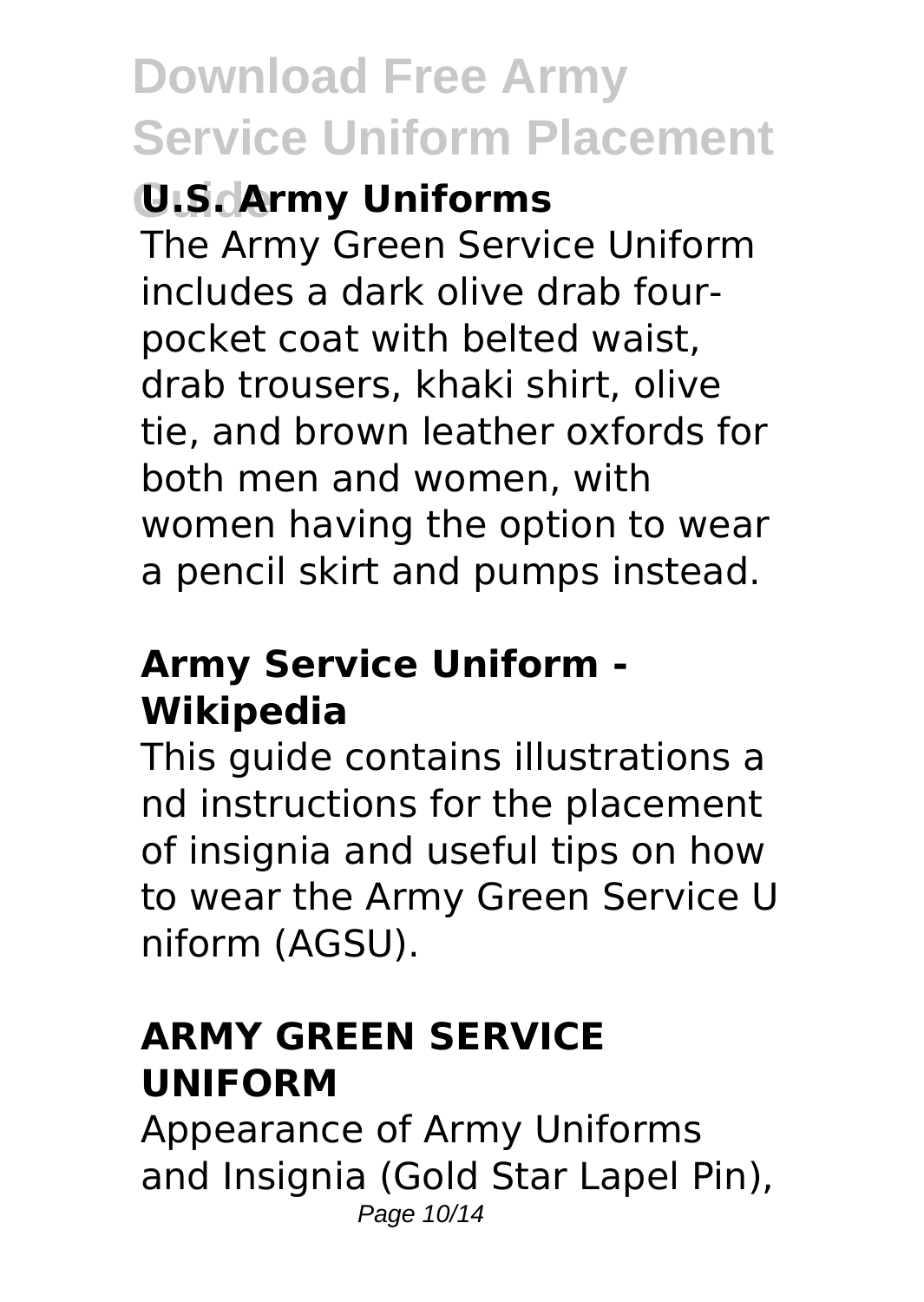**Guide** dated 22 January 2008; ALARACT 008/2008 AR 670-1, Wear and Appearance of Army Uniforms and Insignia (Gold Star Lapel Pin), dated 4...

#### **Uniform and Insignia Wear and Appearance of Army Uniforms ...**

Men's service uniforms U.S. Army basic service uniforms consisted of a winter service uniform of olive drab wool worn in temperate weather and a summer service uniform of khaki (tan) fabric. In addition to the service uniforms worn for ordinary duty and dress purposes there were a variety of fatigue and combat uniforms.

#### **United States Army uniforms in World War II - Wikipedia**

Page 11/14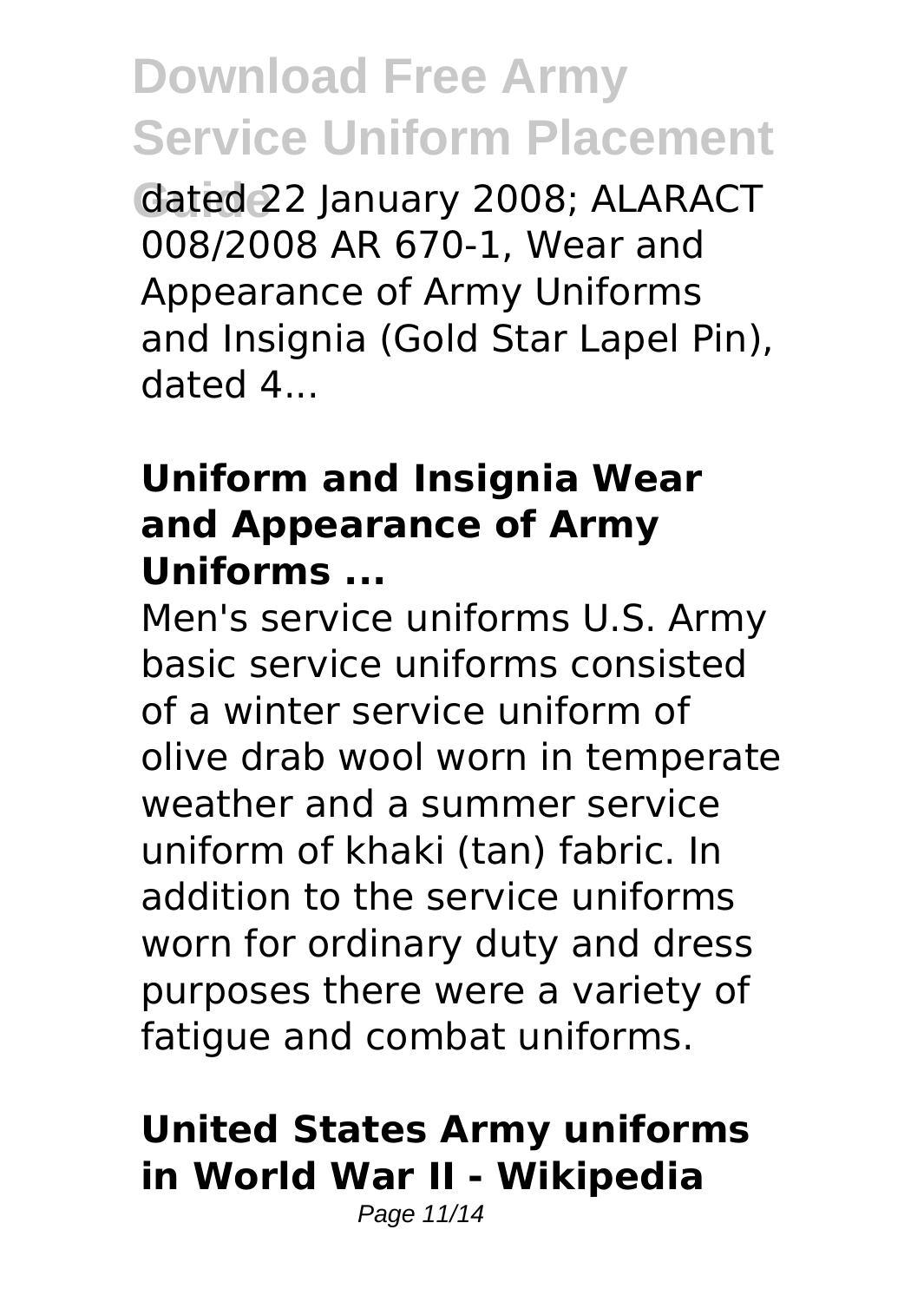**Grade Insignia: The insignia is** worn centered between the shoulder seam and elbow on all uniform coats. When the position of the shoulder sleeve insignia (SSI) does not allow for proper placement of the grade insignia as stated above, the grade insignia is placed 1?2 inch below the SSI, on the left or right side of the coat, as applicable.

#### **Army Service Uniform, NCO , Male**

For women, it includes a short or long-sleeved shirt, neck tab, slacks or skirt and blazer/coat. The Class B includes all of those elements except that the coat; neck tabs and ties are optional when soldiers wear the shortsleeved shirt. The Dress uniform Page 12/14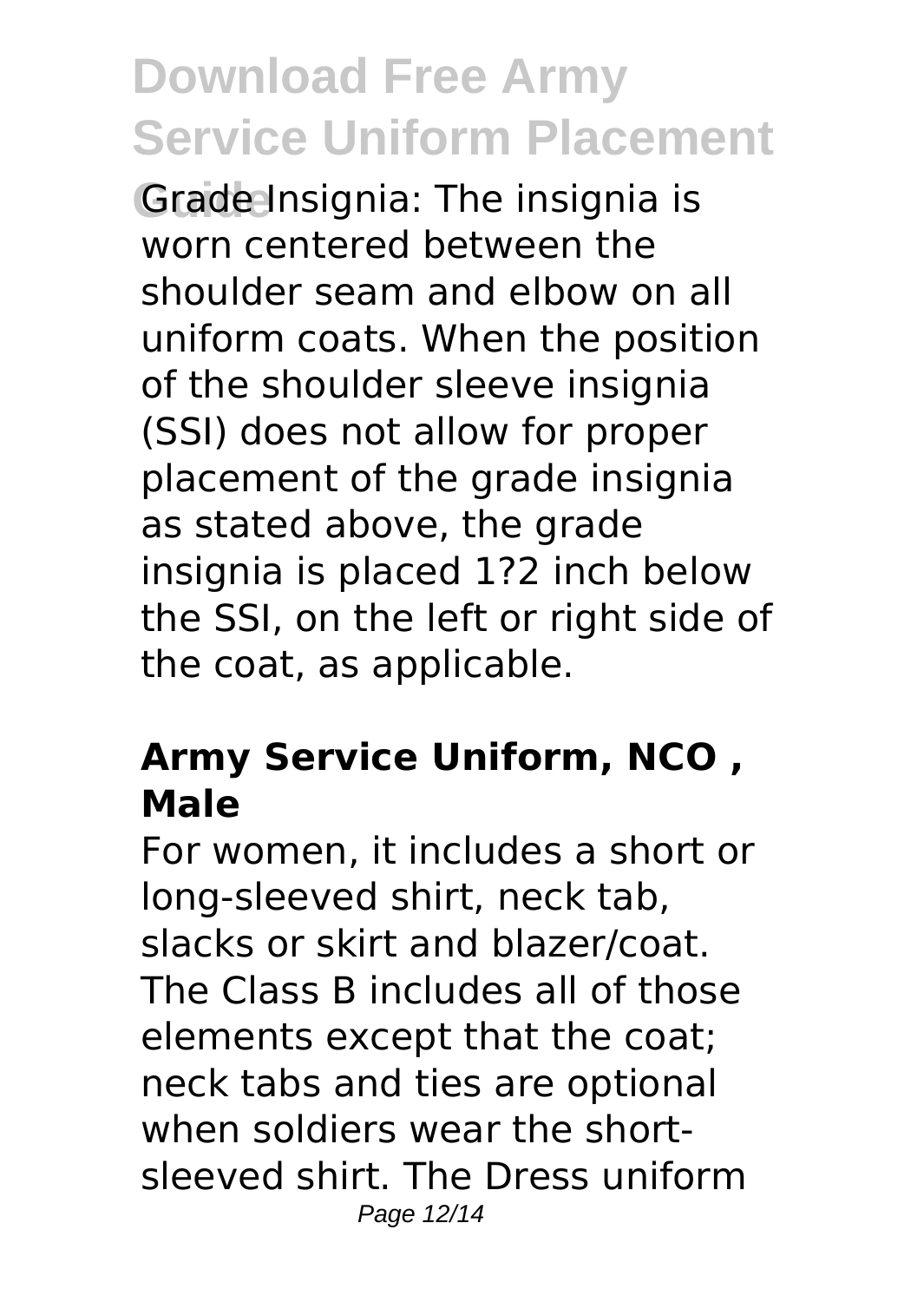**Guide** same as the Class A except men wear a bow tie and women wear a skirt.

#### **Army Class A Uniform Guide | Our Everyday Life**

Army Service Uniform Wear Guide Recognizing the pretension ways to acquire this books army service uniform wear guide is additionally useful. You have remained in right site to begin getting this info. get the army service uniform wear guide colleague that we allow here and check out the link. You could purchase guide army service uniform wear ...

#### **Army Service Uniform Wear Guide dashboard.orthofill.com** Page 13/14